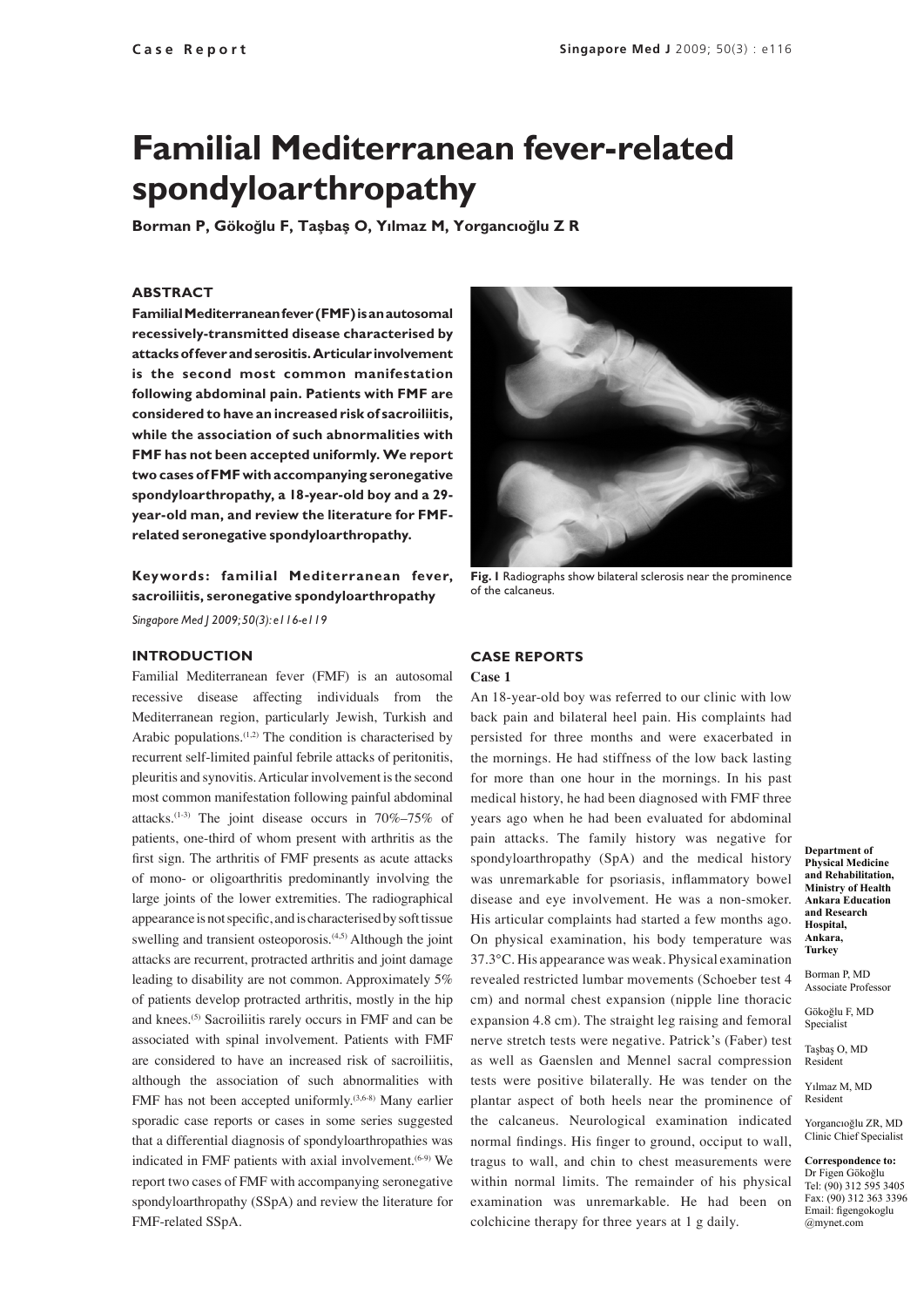

**Fig. 2** Axial T2-W MR image shows sclerosis and erosive changes, especially on the iliac sides, indicating sacroiliitis.



**Fig. 3** Radiograph of the pelvis in the Ferguson position shows narrowing of the sacroiliac joints and hip joints.

Laboratory investigations revealed a normal complete blood cell count, urinalysis, electrolyte and immunoglobulin levels. Antinuclear antibodies by ELISA and rheumatoid factor (RF) assessed by Latex were negative. The C-reactive protein (CRP) and erythrocyte sedimentation rate (ESR) were slightly elevated (ESR: 27 [normal range 0–15] mm/hour, CRP 9.38 [normal range 0–0.8] mg/dL). Urine and throat cultures for bacterial growth were negative. His pulmonary function tests were within normal levels. Radiological examination of the heels showed marked sclerosis of the heel near the prominence of the calcaneus (Fig. 1). Magnetic resonance (MR) imaging of the sacroiliac joints revealed marked sclerosis and erosive changes, especially on the iliac sides, indicating sacroiliitis (Fig. 2). Molecular analysis showed that the patient was homozygous for M694V mutation at the Mediterranean fever (MEFV) gene. In light of these findings, the patient was diagnosed as having SSpA of FMF. He was hospitalised and underwent a treatment programme, that included specific posture and breathing exercises, as well as physical therapy modalities. His low back and heel pain were reduced, and he was discharged with colchicine (1.5 mg/day), a non-steroidal anti-inflammatory drug (indomethacin 75 mg/day) and a home exercise programme.

#### **Case 2**

A 29-year-old man presented with complaints of knee and hip pain. He had a history of long-standing buttock pain with low back stiffness. He had been diagnosed with FMF four years ago after an evaluation for recurrent abdominal pain attacks. He was receiving colchicum dispert 1.5 mg daily. He was a healthy-looking young man with no apparent spinal deformation. Physical examination revealed a normal range of motion in the lumbar spine. He described minimal pain and restriction on the left hip joint range of motion. He had morning stiffness lasting for more than one hour. Straight leg raising and femoral stretch tests were negative. Sacral compression, Gaenslen, Mennel and Patrick's (Faber) tests were all positive, with pain radiating from the sacroiliac joints. Other joint examinations, except for the left hip, were normal. Neurological examination revealed normal findings. Enthesopathic areas were negative for tenderness. His chest expansion was 5.5 cm at the nipple line. His occiput to wall, tragus to wall, and chin to chest distances were within normal limits. Laboratory investigations revealed that the HLA-B27 antigen and RF were negative.

Laboratory studies showed that both ESR (39 mm/hr) and CRP (11.2 mg/dL) were raised. He had a normocytic normochromic anaemia with haemoglobin of 11.7 g/dL. Assays for antinuclear antibodies, antidsDNA, RF, HIV, *Brucella* spp. and hepatitis antigen were negative. Urine and throat cultures were negative. Radiological examination of the pelvis in the Ferguson position showed a narrowing of the sacroiliac joint and normal hip joint (Fig. 3). A study of his genetic analysis was reported as homozygous M694V mutation at the MEFV gene. According to these findings, we diagnosed the patient as having FMF-related SpA. He was prescribed salazopyrine but developed a disseminated urticarial skin lesion on the second day. Dermatological consultation revealed leucocytoclastic vasculitis on his skin biopsy and salazopyrine was withdrawn. His colchicine dose was altered to 2 g daily. He received physical therapy modalities including ultrasound and hotpack, as well as a range of motion exercises to the left hip. The patient was discharged with indomethacin 100 mg/day and colchicine (2 mg/day) two weeks after administration. In the follow-up at four weeks, he denied any recent arthralgia, and a gradual improvement in his left hip joint complaints and morning stiffness were observed.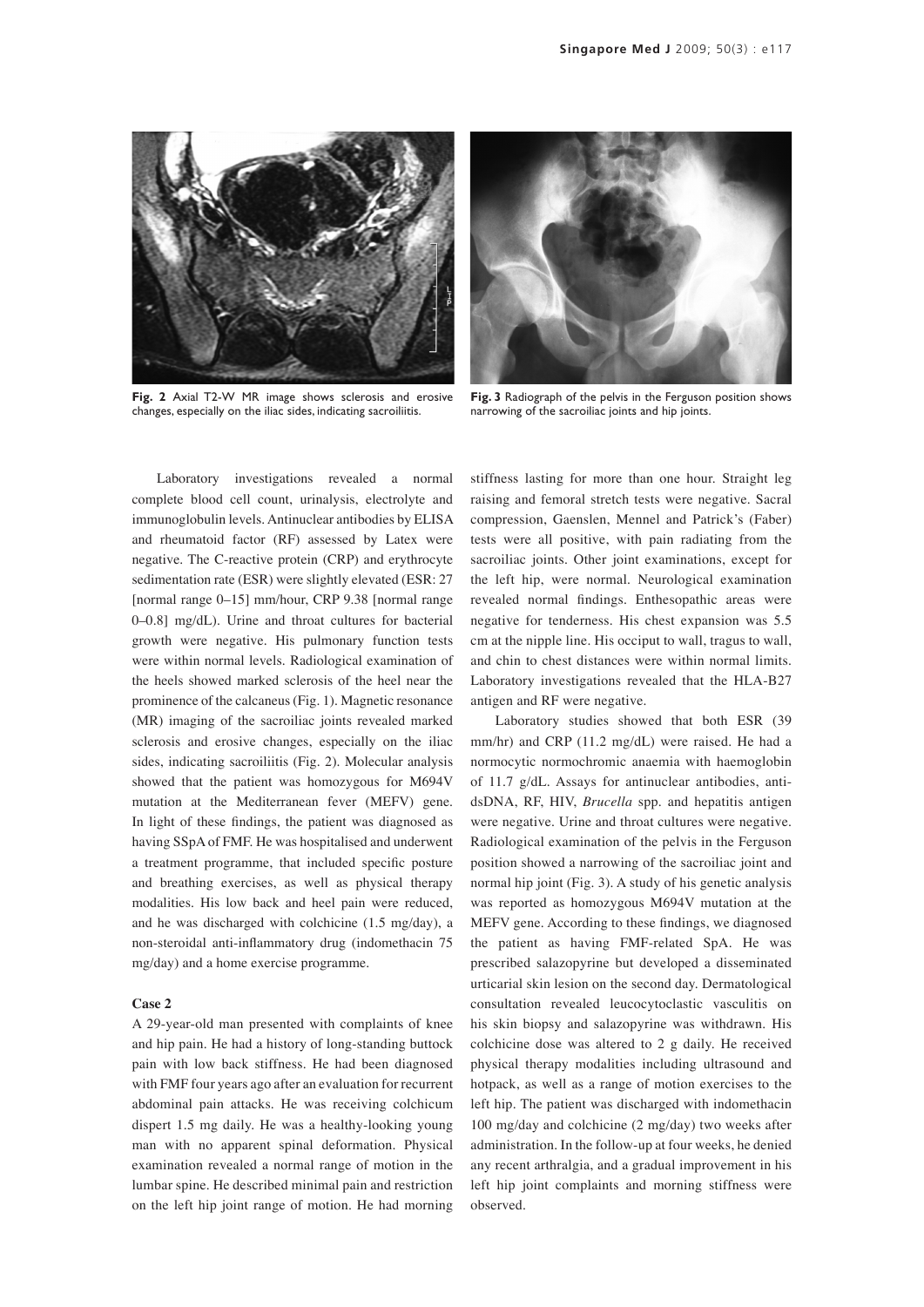#### **DISCUSSION**

FMF is one of the most common periodic fever syndromes characterised by typical acute attacks of either serositis, arthritis or skin rash.<sup>(4)</sup> Musculoskeletal manifestations occur in approximately 75% of patients and generally subside within a few days without leaving any joint damage.<sup>(2,10)</sup> An involvement in the form of SpA is less likely and generally associated with a lack of HLA-B27.(6-8) Articular attacks may show variations in severity, while subacute and chronic arthritis may be seen in 5% of patients. $(2,3,10,11)$  As indicated in previous studies, FMF patients with SpA usually have unilateral and bilateral sacroiliitis, inflammatory low back pain and recurrent enthesitis associated with minimal radiological involvement of the spine.<sup>(5-9)</sup> All previous patients with SpA were seronegative and, in contrast to ankylosing spondylitis (AS) or other SpA, were HLA-B27 negative.<sup>(2,6,8-10)</sup> Some of the previous series of FMF indicated that patients can display an AS-like clinical course in which lumbar motion and chest expansion are restricted with typical radiological changes.(12) The incidence of SpA was investigated in a series of patients with FMF and accordingly, some patients met the criteria of SSpA. Some previous cases were represented as an evident coincidence of AS and FMF and these had a positive HLA-B27. $(2,7,12)$  They were classified as a coincidental association of FMF and AS.(7,12) The relationship between FMF and SSpA was studied by Langevitz et al in 3,000 FMF patients. 11 patients were reported to meet the criteria for a diagnosis of SSpA in FMF.(2,13) In another series of FMF patients with chronic joint involvement, 8.7% of patients met the criteria for a diagnosis of SSpA.<sup>(10,13)</sup>

The diversity and non-specificity of the various clinical manifestations of FMF arthritis can obscure the diagnosis. Our patients presented with low back pain lacking neurological findings in the clinical examination. One of our patients had enthesopathy at the heel, and the other had hip involvement and slightly restricted lumbar motion. After obtaining their history of FMF, we suggested sacroiliac joint involvement and considered AS or other SpA for the differential diagnosis. Our patients' clinical and radiological findings satisfied both the modified New York criteria for  $AS<sup>(14)</sup>$  and the European Spondyloarthropathy Study Group criteria for SSpA.<sup>(13)</sup> However, as our patients lacked some characteristic manifestations of AS including syndesmophyte, bamboo spine, square vertebrae or uveitis, we were faced with diagnostic confusion. Their chest expansion was within normal limits and they were negative for HLA-B27. AS and other SpAs are mostly associated with HLA-B27 positivity. For our patients, although the picture confirmed an AS diagnosis, it is reasonable to consider their condition as FMF-related SpA.

The exact relationship between FMF and AS remains obscure. However, SSpA was proposed as one of the

causes of the possible joint involvement in FMF, (2,7,15,16) and the pathogenetic relationship between these two conditions remains unknown. Recent data suggest that proinflammatory cytokines including IL-10, IL-12, IL-17, IL-18 contribute to the cytokine network in the inflammatory cascade of FMF,(17-20) and indicates a relationship between chemokines and subclinical inflammation. A sustained inflammatory reaction is observed in the disease course, and cytokine levels such as IL-1, IL-6 and TNF-alpha have been shown to increase during and between the attacks.(20) As these cytokines are also known to contribute to the pathogenesis of AS, a possible connection between these two diseases can be considered to exist. There is no clear data on the relationship between the attacks of peripheral arthritis and SpA, and the cytokine network, as well as the gene expression profile in patients with FMF. However, there are case reports indicating the therapeutic effects of anti-TNF drugs in resistant arthritic episodes of FMF.(21,22) It would be valuable to investigate this relationship in future studies, in order to determine the patients at risk of contracting arthritis and to prescribe the appropriate treatment, as well as to monitor the response to therapy. We suggest that sacroiliac joint involvement and enthesopathy must be kept in mind in the differential diagnoses of patients with arthritic symptoms and who are suffering from FMF.

#### **REFERENCES**

- 1. Ozer FL, Kaplaman E, Zileli S. Familial Mediterranean fever in Turkey: A report of twenty cases. Am J Med 1971; 50:336-9.
- 2. Langevitz P, Livneh A, Zemer D, Shemer J, Pras M. Seronegative spondyloarthropathy in familial Mediterranean fever. Semin Arthritis Rheum 1997; 27:67-72.
- 3. Lidar M, Kedem R, Mor A, et al. Arthritis as the sole episodic manifestation of familial Mediterranean fever. J Rheumatol 2005;  $32.859-62$
- 4. Kastner DL. The hereditary periodic fever. In: Hochberg MC, Silman AJ, Smolen JS, eds. Rheumatology. Philadelphia: Mosby, 2003:1717-34.
- 5. Bodur H, Ucan H, Seckin S, Seckin U, Gunduz OH. Protracted familial Mediterranean fever arthritis. Rheumatol Int 1999; 19:71-3.
- 6. Incel NA, Saracoglu M, Erdem HR. Seronegative spondyloarthropathy of familial Mediterranean fever. Rheumatol Int 2003; 23:41-3.
- 7. Keles I, Aydın G, Tosun A, et al. Familial Mediterranean fever and ankylosing spondylitis in a patient with juvenile idiopathic arthritis: a case report and review of the literature. Rheumatol Int 2006; 26:846-51.
- 8. Balaban B, Yasar E, Ozgul A, Dincer K, Kalyon TA. Sacroiliitis in familial Mediterranean fever and seronegative spondyloarthropathy: importance of differential diagnosis. Rheumatol Int 2005; 25:641-4.
- 9. Ozgocmen S, Ozcakar L, Ardıcoglu O. Familial Mediterranean fever responds well to infliximab: single case experience. Clin Rheumatol 2006; 25:83-7.
- 10. Livneh A, Langevitz P, Zemer D, et al. The changing face of familial Mediterranean fever. Semin Arthritis Rheum 1996; 26:612-27.
- 11. Heller H, Gafni J, Michaeli D, et al. The arthritis of familial Mediterranean fever (FMF). Arthritis Rheum 1966; 9:1-17.
- 12. Kaushik P, el-Sobkie NI, Shehab D, Malaviya AN. Familial Mediterranean fever with HLA B-27 positive ankylosing